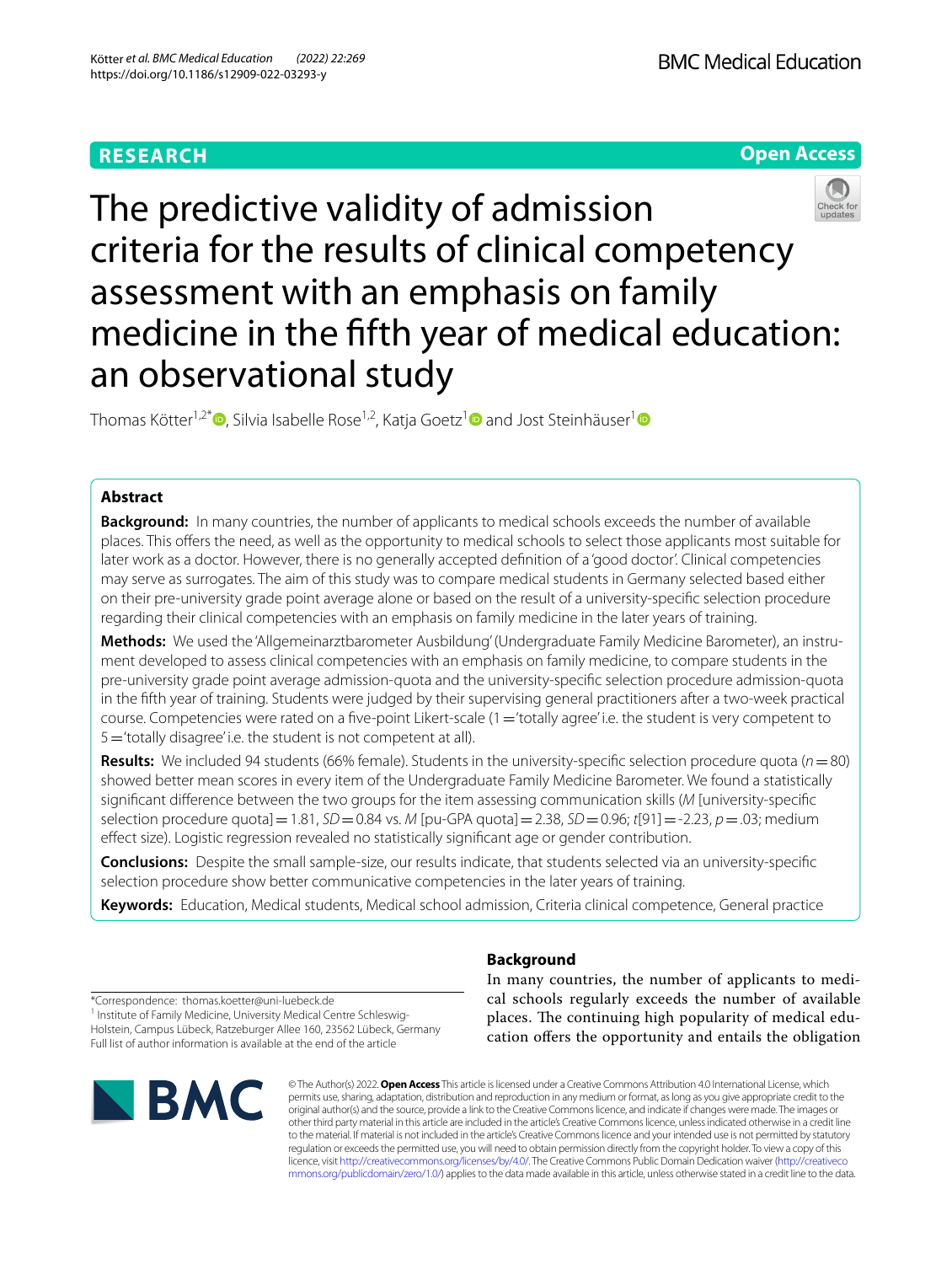for medical schools to select those applicants most suitable for the later work as a doctor.

In Germany, there are fve applicants per study place at medical schools [\[1](#page-6-0)]. Recently, the statutory framework for medical school admission in Germany has been reworked following a judgement by the German Federal Constitutional Court  $[2]$ . The restructured legal requirements for the selection process include a quota of 30% selected solely based on the pre-university grade point average (pu-GPA; [[3\]](#page-6-2)). At least two pu-GPAindependent selection criteria have to be considered in addition to the pu-GPA in the university-specifc selection procedures (60% of the study places). Ten percent of the study places are assigned based solely on pu-GPA-independent criteria. The question, however, whether university-specifc selection procedures lead to 'better doctors' compared to pu-GPA-based selection, remains, to date, unanswered. Answering this question is hampered by the fact that, until today, there is no generally accepted defnition of a 'good doctor'.

Cognitive characteristics like subject knowledge, intellectual ability, and study habits are assessed by the pu-GPA. Consistently, pu-GPA show a predictive validity for medical school performance [[4\]](#page-6-3). But are these characteristics aspects of a 'good doctor'?

According to Parsons' sociological analysis of the doctor-patient-relationship, the role of the physician is characterised by an unrestricted readiness to help (universalism), professional (medical) competence, functional specificity, affective neutrality and collectivity orientation [\[5\]](#page-6-4). Merton observed, that medical students acquire these characteristics by comparing themselves to and emulating 'role models' during their education [[6\]](#page-6-5).

Among others, these aspects of the physician role have been translated into a physician competency framework called 'CanMEDS' originally in 1996 and since then developed further for the use in competency-oriented medical education and specialty training programs [\[7](#page-6-6)]. The 7, partially overlapping, CanMEDS roles (Medical Expert, Communicator, Collaborator, Leader, Health Advocate, Scholar, and Professional) can be used to develop specifc educational goals, as well as assessment tools for the evaluation of their achievement. Diferent country-specifc frameworks around the world are based on the CanMEDS roles. They can be regarded as an important theoretical superstructure for the development of medical curricula that aim to pave the way for individuals to develop into 'good doctors'. Consistently, a currently progressing restructuring of the medical curriculum in Germany has the competence orientation as one of the highest premises  $[8]$  $[8]$ . Thus, selecting those applicants with the highest potential to develop the desirable

competencies for the medical profession seems to be more important than ever.

Diferent stakeholders, e.g. doctors, patients, nurses and students, have, however, diferent concepts of a 'good doctor' and rate or rank aspects connected to the 'good doctor' diferently [\[9](#page-6-8)]. General interpersonal qualities, such as friendliness, politeness and empathy, as well as communication skills, such as attentive listening and understandable explanations are highly demanded among all stakeholder groups, especially patients. Medical competence, including clinical decision-making and a holistic view of medical problems, as well as ethics, are most important for doctors themselves. The latter category contains humbleness, honesty, confdentiality as well as the recognition of one's own limitations. The frst category is also rated highest by students, along with general interpersonal qualities and communication skills [[10\]](#page-6-9). From the patients' point of view, communication skills (including patient involvement) belong to the most important features of a 'good doctor' [[9](#page-6-8)].

The 'good doctor' seems therefore to be made up of several diferent competencies, whose ideal proportions difer depending on the position in health care. Certainly, there are more aspects connected to the 'good doctor' than the cognitive characteristics assessed by the pu-GPA.

The question as to whether the development of competencies can be predicted more accurately by adding the assessment of non-cognitive characteristics to pu-GPA results during the selection for medical school has not yet been answered comprehensively. Considering the immense efort for university-specifc selection procedures and the necessity to select those who are most likely to become 'good doctors', the question arises as to whether students selected by this kind of procedure are more likely to become 'good doctors', compared to students selected solely based on their pu-GPA. There are a few studies showing that selection procedures also based on desirable competencies rather than solely based on pu-GPA may be efficient in selecting applicants more likely to develop in a favourable way [\[11](#page-6-10)[–15](#page-6-11)]. However, most of these studies compare students in diferent admission quotas only until the third year of undergraduate training. Schreurs et al. [\[15](#page-6-11)] showed students admitted via a university-specifc, outcome-based selection procedure to outperform their initially rejected but lottery-admitted counterparts at the end of their clinical training regarding diferent CanMEDS roles. Sladek et al. [\[14\]](#page-6-12) retrospectively matched diferent selection score results to competence assessments of interns in an Australian health network. They showed statistically signifcant associations between both pu-GPA and panel interview scores and workplace outcomes. In their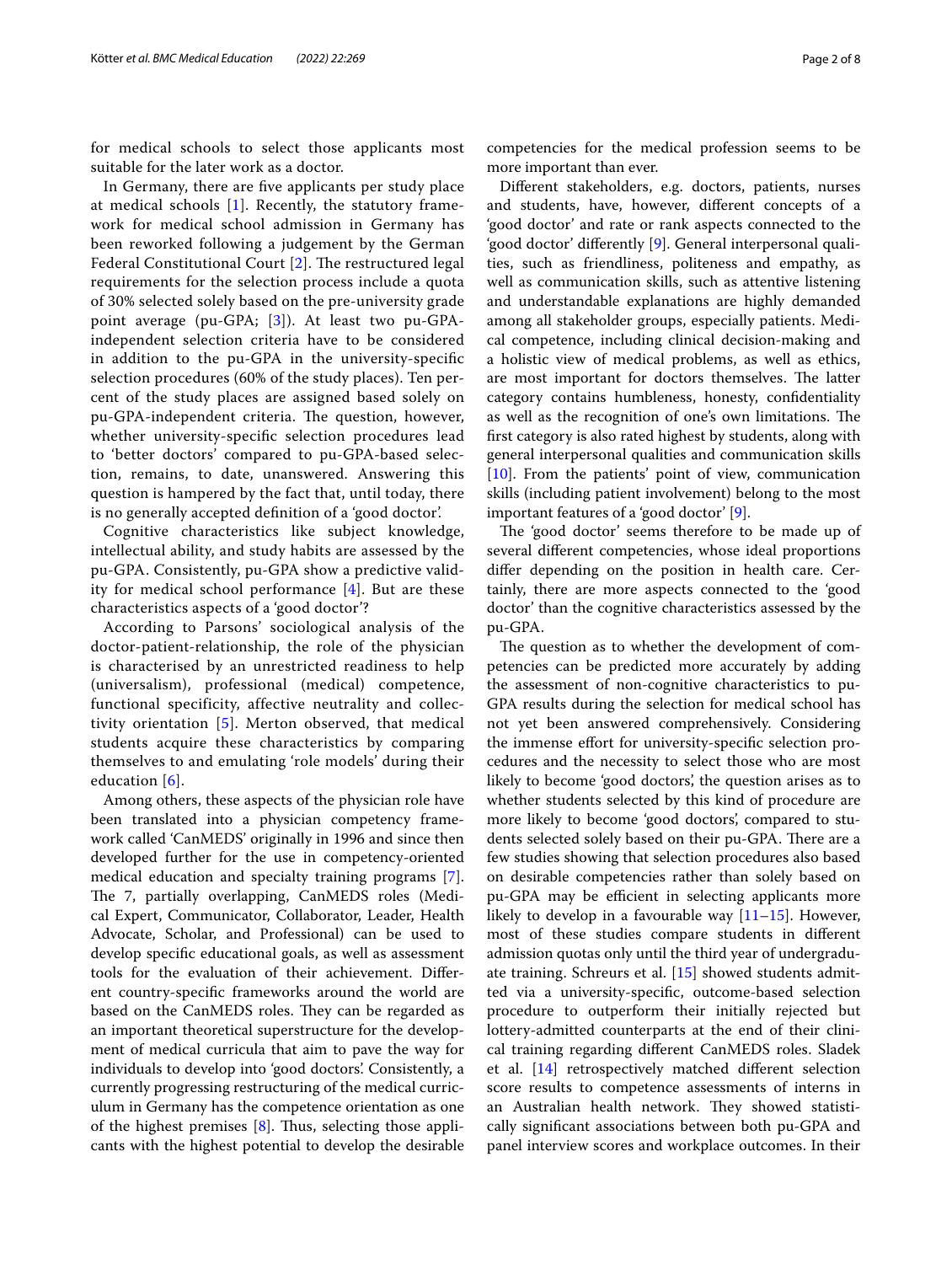systematic review, Ferguson, James and Madeley [[16](#page-6-13)] found that selection interviews probably add useful additional information that has predictive power for relevant outcomes.

To our knowledge, however, studies are still scarce regarding the additional value of assessing non-cognitive characteristics during selection for medical school, especially for the German legislative context, that compare students in the later years of training.

Therefore, our objective was to compare students selected based either on their pu-GPA alone or based on the result of a university-specifc selection procedure (outlined in brief below) regarding their clinical competencies in the later years of training.

### **Methods**

### **Study design/setting**

We conducted a cross-sectional observational study at Lübeck Medical School, a section of the public life-sciences oriented University of Lübeck, Germany. About 1,600 students are enrolled in the medical study program; 67% of them are female [\[17\]](#page-6-14).

### **Participants**

We invited medical students in their ffth year of study during a seminar at the beginning of the semester for three consecutive semesters (October 2016, April 2017 and October 2017; *n*=321 students). All students that gave written informed consent after a short presentation outlining the study were included. There were no exclusion criteria at this stage. However, we excluded individuals admitted at another medical school (or those who changed to Lübeck Medical School during the course of their studies) and via an admission quota other than based on pu-GPA or the university-specifc selection procedure from the analyses.

### **Outcome**

Medical students who had given informed consent to participate were judged regarding their clinical competence by their supervising general practitioners after an obligatory two-week practical course in general practice in their fifth year of medical school. The fifth year of medical school in Germany is the last year of mainly theoretical medical education before the fnal 'practical year'. During the time-period of the study, the staf of about 70 teaching practices supervised an average of three students per year.

We used the 'Allgemeinarztbarometer Ausbildung' (Undergraduate Family Medicine Barometer [UFMB]), an instrument developed to assess clinical competencies with an emphasis on family medicine based on the Can-MEDS roles (see Table [1;](#page-2-0)  $[18]$  $[18]$ ). The supervising general practitioners were instructed to rate the students at the end of their practical course and to give them feedback on the basis of their rating afterwards. The ratings were not converted into grades. Competencies were rated on a five-point Likert-scale  $(1=$  'totally agree' i.e. the student is very competent to  $5=$  'totally disagree' i.e. the student is not competent at all).

The UFMB was part of a longer questionnaire containing 11 further items originally developed by Knorr et al. [[19\]](#page-6-16). Results for other aspects of the questionnaire have been published elsewhere [\[20\]](#page-6-17).

The general practitioners supervising students on their obligatory two-week practical course in general practice were informed about the study and made familiar with the UFMB, which they frst used in the context of this study, in a 90-min CME-certifed session in advance.

#### <span id="page-2-1"></span>**Predictor**

Outcome scores were compared between students admitted (at least 5 years earlier) to Lübeck Medical School solely based on pu-GPA ('pu-GPA quota') versus those selected based on the results of the university-specifc selection procedure ('university-specifc selection procedure quota'). Other, much smaller selection quotas were the 'waiting time quota', the 'German armed forces quota' and the 'foreign country quota'. Students in the university-specifc selection procedure quota did apply directly for Lübeck Medical School after not meeting the pu-GPA or waiting time criteria. 240 direct applicants were invited for a 30-min

<span id="page-2-0"></span>

| <b>UFMB</b> Item | I was able to convince myself that<br>the student                                       |
|------------------|-----------------------------------------------------------------------------------------|
|                  | has a good understanding of<br>specific decision-making processes<br>in family medicine |
| 2                | can deal with diagnostic uncer-<br>tainty                                               |
| 3                | can pick up the patient where he/<br>she stands with his/her communica-<br>tion skills  |
| 4                | has a 'holistic view' of patients                                                       |
| 5                | can involve patients in medical<br>decisions in a participatory manner                  |
| 6                | has acquired an attitude that<br>allows 'lifelong learning'                             |
| 7                | is physically resilient for family<br>medicine                                          |
| 8                | developed strategies against<br>'burnout'                                               |
| 9                | is decisive in his/her work                                                             |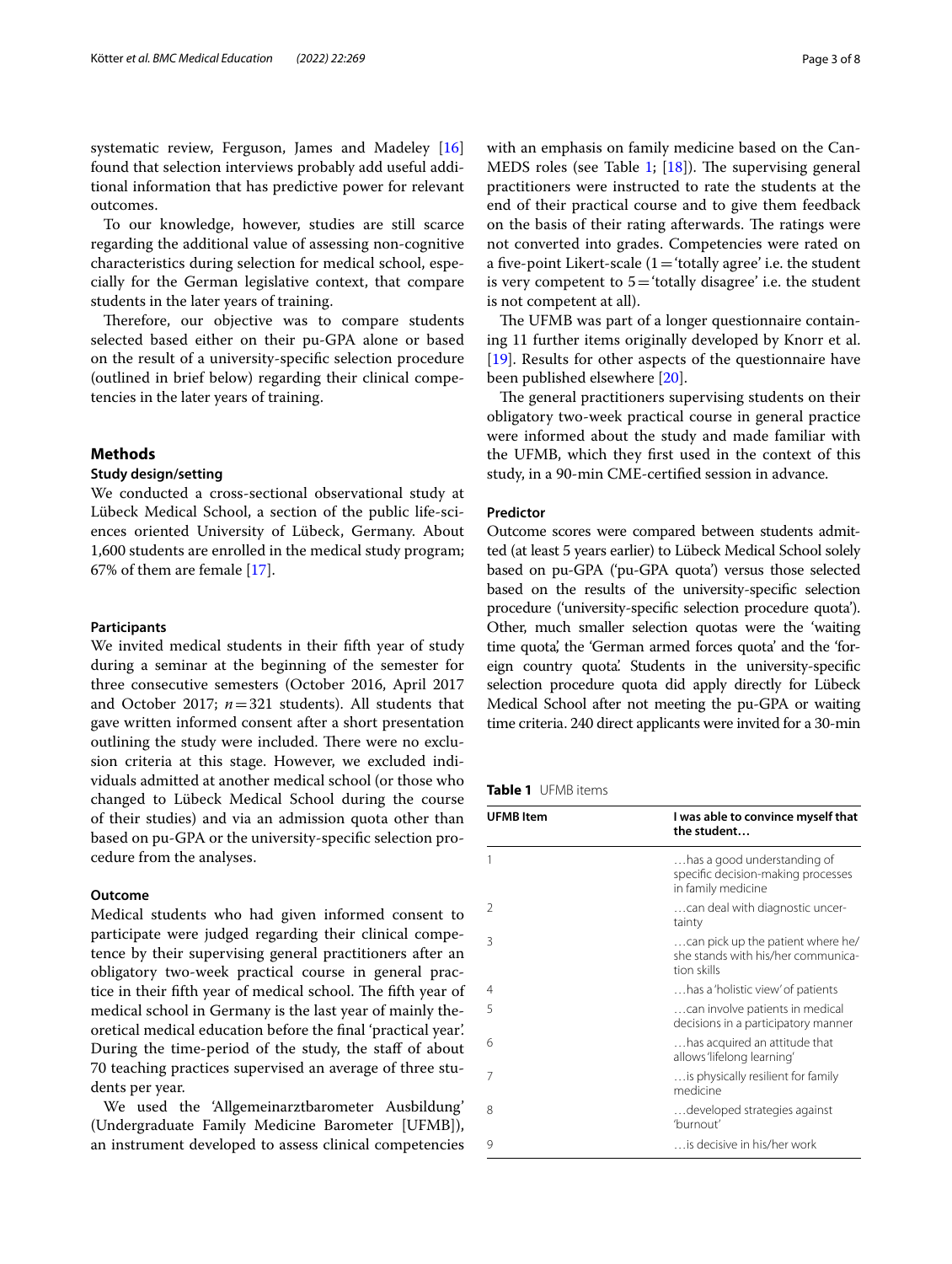face-to-face panel interview led by two faculty members and one student. The panel members were trained during general instruction sessions and an interview-training session. The interviewee was rated using a scoring sheet that also structured the interview with the fve dimensions, i.e. motivation, knowledge about the course of study, social engagement, (self-)reflection and communication (max. score 30). The pu-GPA was converted into a score (max. 31) and added to the interview score in order to calculate a total university-specifc selection procedure result [[21](#page-6-18)]. Of the 240 interviewees, 120 were admitted to Lübeck Medical School. The interview scoring sheet did not change during the years we observed in our study. For further details regarding the university-specifc selection procedure at Lübeck Medical School at that time, see Mommert et al. [\[22](#page-6-19)].

### **Preventing selection bias**

In order to reduce bias due to non-response, we ofered all participants in the study and their supervising general practitioners a reward in terms of a book or food voucher for the amount of fve Euros.

### **Data management**

Outcome data were matched to the admission quota by a data custodian using a Microsoft Excel 2010 table (Microsoft Corp., Redmond, WA, USA) and subsequently anonymised. Data sets were then imported into IBM SPSS Statistics for Windows Version 25.0 (IBM Inc., Armonk, New York, United States).

We excluded data from students that were admitted to LMS via any other admission quota (e.g., waiting time quota) and that were admitted to another medical school in the frst place.

#### **Statistical methods**

Data analyses were conducted using IBM SPSS Statistics for Windows Version 25.0.

We used t-tests to compare means of continuous variables and report results as means  $(M) \pm$  standard deviation (SD). For gender, data were analysed using a chi-squared test and the results are reported as a percentage. In order to express bivariate correlations, we used Spearman's ρ. We used binary logistic regression in order to control for age and gender and to further assess bivariate correlations, including variables with a *p*-value of > 0.25 in the bivariate analysis  $[23]$  $[23]$  $[23]$ . Due to the exploratory character of this study, we waived an adjustment for multiple testing and did not conduct any sensitivity analyses. All statistical tests were performed two-tailed with an  $\alpha$  of 0.05. Effect sizes are reported using Cohen's d. According to Cohen [[24\]](#page-6-21), we considered values of 0.2 small, 0.5 medium and 0.8 large effect sizes.

The study size was predefined by the number of students per class at Lübeck Medical School. In order to achieve a good compromise between homogeneity and study size, we recruited three complete, consecutive semesters.

Since all items of the UFMB were analysed separately, we did not exclude data sets with incomplete data. Numbers of data sets are reported for each UFMB item in Table [3.](#page-4-0)

This report was written in consideration of the STrengthening the Reporting of OBservational studies in Epidemiology (STROBE) statement [[25\]](#page-6-22). See Supplementary fle [1](#page-5-0) for the completed STROBE checklist.

### **Results**

### **Participants**

We got informed consent of 165 students (51%) and UFMB ratings from 162 students. After exclusion of students admitted via another quota or at another medical school, we could include data of 94 students (66% female). Eighty students (85%) were in the university-specifc selection procedure quota and 14 (15%) in the pu-GPA quota. For sociodemographic characteristics of the study participants, see Table [2](#page-3-0).

There were no statistically significant age and gender diferences between the two quotas.

#### **Outcomes**

Students in the university-specifc selection procedure quota showed better mean scores in every item of the UFMB (see Table [3](#page-4-0)). Additionally, we found a statistically signifcant diference between the two groups for the item assessing communication skills (item 3; *M* [university-specific selection procedure quota] =  $1.81$ ,  $SD = 0.84$  vs. *M* [pu-GPA quota] = 2.38, *SD* = 0.96;  $t[91] = -2.23$ ,  $p = 0.03$ ; d<sub>Cohen</sub> = 0.67).

<span id="page-3-0"></span>**Table 2** Sociodemographic characteristics of included students

|                   | all included students ( $n = 94$ ) | university-specific selection procedure quota<br>$(n=80)$ | pu-GPA quota $(n=14)$ |
|-------------------|------------------------------------|-----------------------------------------------------------|-----------------------|
| $M$ age $(SD)$    | 24.30 (1.53)                       | 24.40 (1.56)                                              | 23.71 (1.27)          |
| $n$ female $(\%)$ | 62 (66%)                           | 51 (64%)                                                  | 11 (79%)              |
| $n$ male $(\%)$   | 32 (34%)                           | 29 (36%)                                                  | 3(21%)                |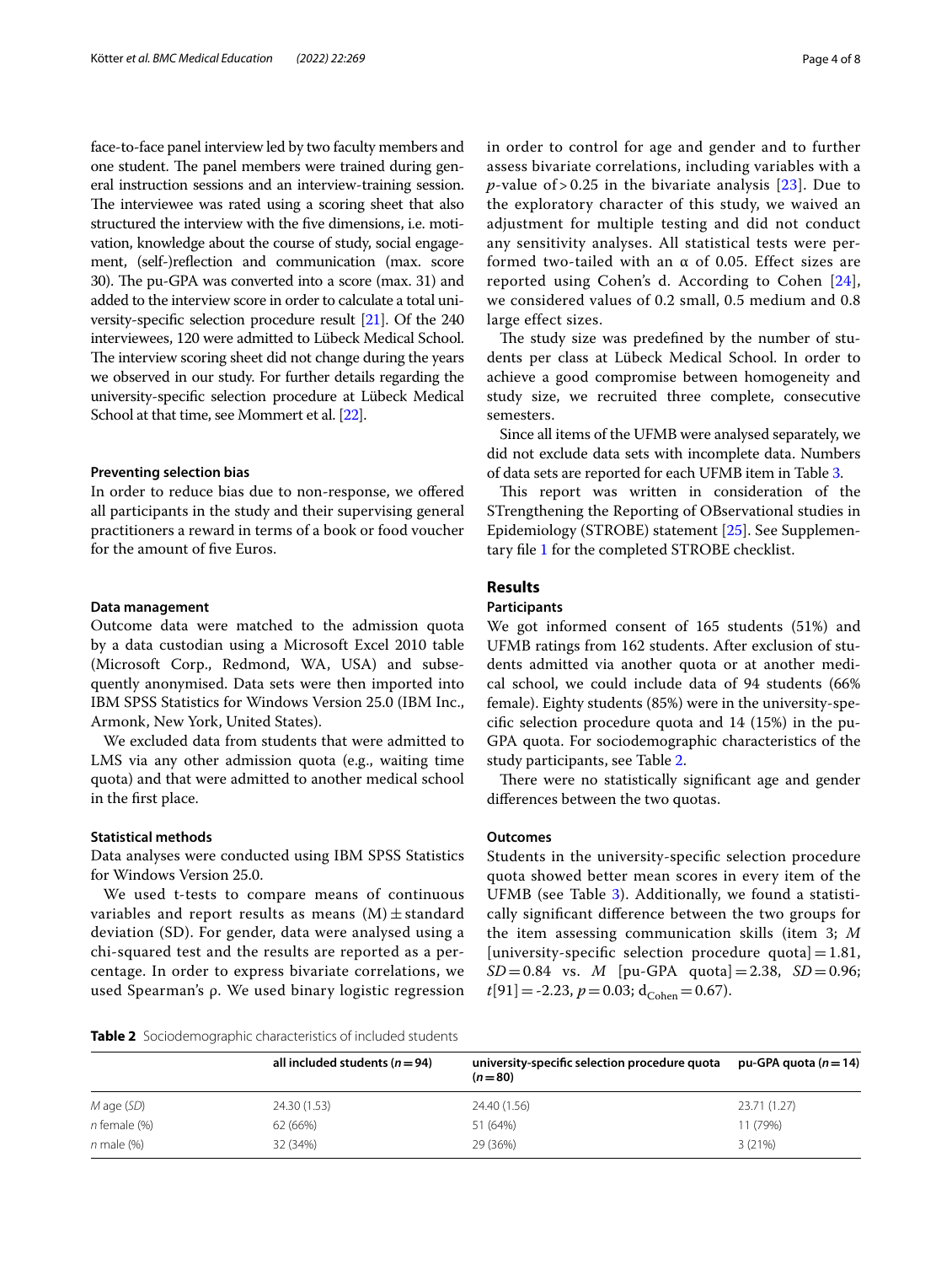| <b>UFMB</b> item | M (SD) university-specific selection<br>procedure quota | M (SD) pu-GPA quota | $t$ (df)     | p   | $d_{Cohen}$ |
|------------------|---------------------------------------------------------|---------------------|--------------|-----|-------------|
|                  | 1.75(0.76)                                              | 1.93(0.83)          | $-0.805(92)$ | .42 | n/a         |
| 2                | 1.83 (0.80)                                             | 1.86(0.66)          | $-0.105(90)$ | .92 | n/a         |
| 3                | 1.81(0.84)                                              | 2.38(0.96)          | $-2.23(91)$  | .03 | 0.67        |
| $\overline{4}$   | 1.99(0.93)                                              | 2.25(0.87)          | $-0.917(88)$ | .36 | n/a         |
| 5                | 2.11(0.87)                                              | 2.15(0.69)          | $-0.168(83)$ | .87 | n/a         |
| 6                | 1.65(0.88)                                              | 1.83(0.58)          | $-0.699(84)$ | .49 | n/a         |
| 7                | 1.35 (0.67)                                             | 1.71(0.61)          | $-1.915(87)$ | .06 | n/a         |
| 8                | 1.96(0.84)                                              | 2.00(1.00)          | $-0.117(54)$ | .91 | n/a         |
| 9                | 1.99 (0.92)                                             | 2.07(0.83)          | $-0.319(92)$ | .75 | n/a         |

<span id="page-4-0"></span>**Table 3** Comparison of UFMB item scores between the admission quotas

<span id="page-4-1"></span>**Table 4** Logistic regression analysis for admission quota. Nagelkerke's  $R^2 = 0.20$ 

| Predictor   | Range              | Odds ratio | 95% CI        |
|-------------|--------------------|------------|---------------|
| Age         | $22 - 29$          | 0.39       | $0.09 - 2.19$ |
| Gender      | 0 female<br>1 male | 0.77       | $0.47 - 1.21$ |
| UFMB item 3 | $1 - 6$            | 2.51       | $1.02 - 6.18$ |
| UFMB item 7 | $1 - 6$            | 1.35       | $0.47 - 3.82$ |

### **Predictors**

We saw no statistically signifcant gender diferences regarding the UFMB items except for item 7 (*I was able to convince myself that the student is physically resilient for general practice. M*  $[male]=1.20, SD=0.41$  vs. *M* [female]=1.51, *SD*=0.75; *t*[86.59]=2.51, *p*=0.01;  $d_{Cohen} = 0.47$ ). We saw no statistically significant correlations between age and UFMB item scores.

Logistic regression revealed no statistically signifcant age or gender contribution. The association between UFMB item 7 and the admission quota failed to reach statistical signifcance in the logistic regression analysis. However, we found a statistically signifcant association between UFMB item 3 (*I was able to convince myself that the student can pick up the patient where he/she stands with his/her communication skills*) and the admission quota (see Table [4\)](#page-4-1).

### **Discussion**

#### **Key results**

In our cross-sectional study, we compared clinical competencies assessed using the Undergraduate Family Medicine Barometer during the ffth year of medical studies between medical students from diferent admission quotas (pu-GPA versus university-specifc selection procedure). Students selected for medical education not solely based on pu-GPA scored signifcantly better regarding communication skills.

Communication skills are among the highest ranked or rated competencies of the 'good doctor' across all stakeholder groups [[9\]](#page-6-8). Among the key concepts of the 'Communicator' role in the CanMEDS framework are attention to the psychological aspects of illness, empathy, a patient-centred approach to communication and shared decision making. Doctor-patient-communication can be seen as a means to translate Parsons' above mentioned characteristics of the physicans' role [\[5](#page-6-4)] into good patient care. Efective communication can improve not only patient satisfaction, but also their adherence, safety and medical outcomes [\[26](#page-7-0)]. Especially in the family medicine setting, physician communication is not limited to the interaction between physicians and patients, but also includes communication with patients' families, caregivers, and colleagues. Physicians' self-efficacy regarding communication skills seems to be associated with a lower risk of burnout [[27](#page-7-1)].

Thus, the assessment of non-cognitive characteristics, amongst them communication skills [\[22\]](#page-6-19), in the context of the university-specifc selection procedure at Lübeck Medical School seems to be efective regarding the goal to select students with a high potential to develop into 'good doctors'.

Our results are in line with the results of earlier research on the predictive validity of selection procedures employing not only pu-GPA, but also non-cognitive characteristics. In addition to the studies discussed above [[11–](#page-6-10)[16\]](#page-6-13), the multiple mini-interview (MMI) scores of medical students were found to predict the communication skills assessed in an objective structured clinical examination after one and a half years of medical education [[28\]](#page-7-2). MMIs are claimed to be a valid, costefective alternative to conventional admission interviews and suitable for the assessment of interpersonal skills (i.e., empathy and communication skills). Evidence for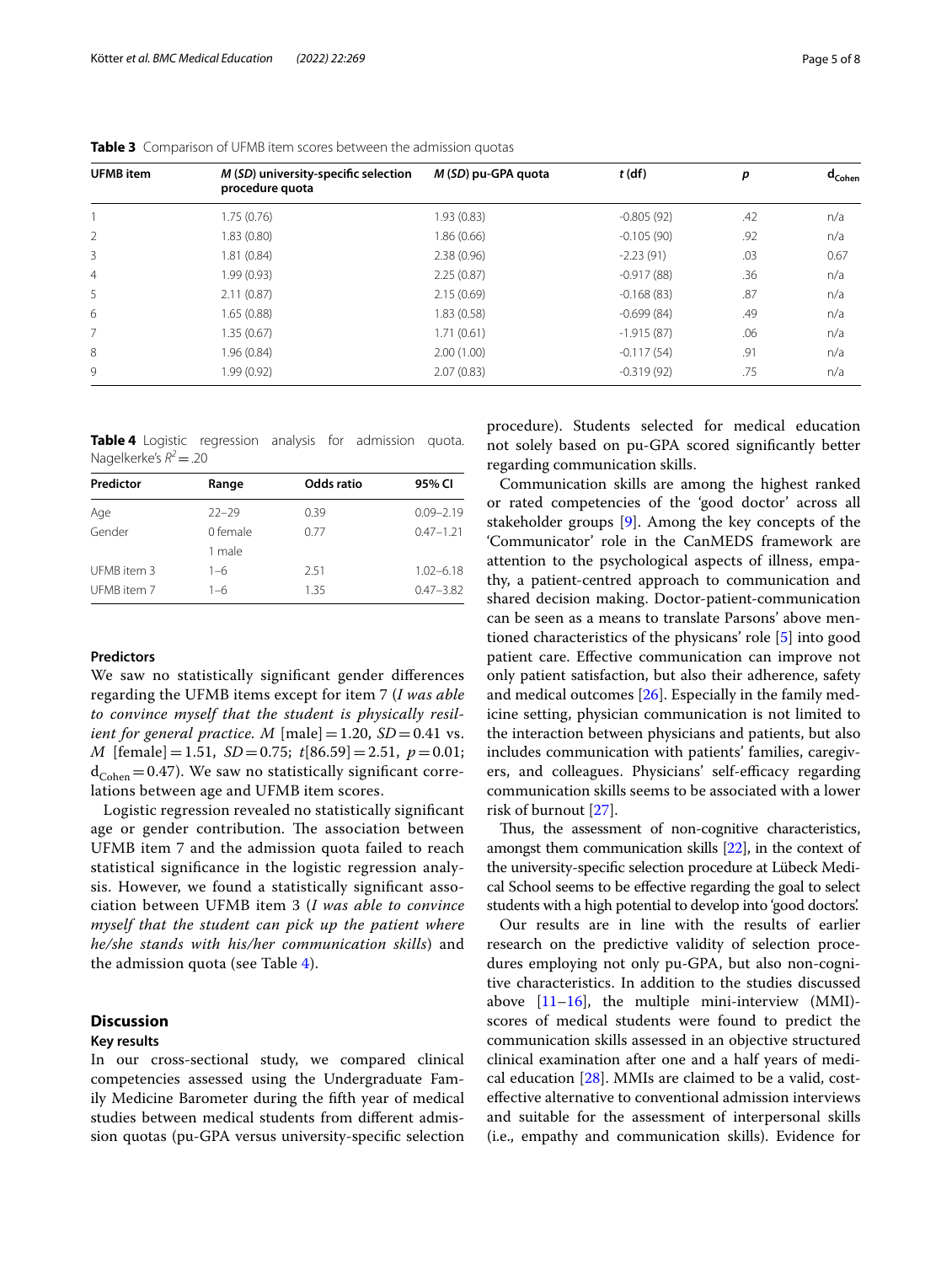their predictive validity regarding interpersonal skills from prospective, longitudinal studies is still scarce [\[29](#page-7-3)], as for traditional selection interviews [\[14](#page-6-12), [15](#page-6-11)].

Therefore, our results add important information to the discussion about how to select applicants for medical education in a way that it improves its ['Outcome',](#page-2-1) i.e. leading to 'good doctors' with desired skills.

### **Strengths and limitations**

This study has several strengths and limitations. To our knowledge, this is one of the frst studies linking the admission quota for medical education to an interpersonal skill (i.e. communication skills) assessed in the later years of medical training, just before the fnal undergraduate year. Since other studies conducted in Germany mainly focus on admission processes employing MMIs, linking the results of an admission procedure based on traditional selection interviews is, to date, unique. We chose the ffth year of undergraduate training for the assessment, because at Lübeck Medical School, students attend a two-week internship in a general practice in this year. The rating by general practitioners, who come to know the students for these two weeks during their consultation hours/home visits and teach them in a oneon-one setting, should therefore be comparatively valid, as no other supervisor spends this amount of time with individual students.

Due to the relatively small sample size, our results have yet to be interpreted with caution. The size of our study limited the possibility of more in-depth analyses, e.g. to control for multiple potential confounders. However, we did control for age and gender as perhaps the most important potential confounders for the outcome communication skills. Our study is single-centred. This clearly limits the generalisability of our results, since the nature of the university-specifc selection procedure at Lübeck Medical School is unique. However, the age and gender distribution matches the distribution in the whole student population (67% female; [[17\]](#page-6-14)) and resembles nationwide distributions [\[30](#page-7-4), [31\]](#page-7-5).

Another limitation of our study is the use of a, to date, not broadly used instrument (the UFMB) for the assessment of our outcomes in the context of medical education. However, the instrument is already established in the context of specialist training [[32,](#page-7-6) [33\]](#page-7-7) and we validated it for use in the present context  $[18]$  $[18]$ .

#### **Implications for research and practice**

Our fnding, that medical students selected not solely based on their pu-GPA score higher with regard to communication skills in their ffth year of study has to be confirmed in larger studies. These studies should employ other instruments for the assessment of this skill, e.g., objective structured clinical examination stations designed to assess interpersonal skills as a suitable context for the objective assessment of communication skills during medical education.

Our study could be a signal and motivation for other universities to employ similar studies for the evaluation of their often resource-intensive universityspecific selection procedures. Medical schools with a higher number of study places might have better opportunity to conduct in-depth analyses due to larger sample sizes. Especially after the introduction of the so-called 'Landarztquote', an admission quota reserved for students that commit themselves to working as a general practitioner in a rural area after medical school, in several federal states in Germany, an established tool for the evaluation of this new admission quota could be of good use.

In light of the above cited studies and our own results, we encourage medical schools to use any legislative leeway for a more global assessment of their applicants rather than to focus on the pu-GPA.

In order to enhance communication skills, assessments could be employed at the beginning/in the frst years of medical studies and repeated later on, accompanied by tailored interventions to improve these skills [[34\]](#page-7-8).

### **Conclusion**

Despite the small sample size, our results indicate, that students selected based on the results of an universityspecifc selection procedure show better (communication-related) competencies in the later years of training (medium effect size). Thus, it may be preferable to select medical students not only based on their pu-GPA, but also using additional selection criteria. To our knowledge, this is the frst study showing diferences between students selected for medical school by diferent criteria in the later years of medical education. Larger scale studies are necessary to confrm these results.

#### **Abbreviations**

M: Mean; MMI: Multiple mini-interview; pu-GPA: Pre-university grade point average; SD: Standard deviation; STROBE: STrengthening the Reporting of OBservational studies in Epidemiology; UFMB: Undergraduate Family Medicine Barometer.

#### **Supplementary Information**

The online version contains supplementary material available at [https://doi.](https://doi.org/10.1186/s12909-022-03293-y) [org/10.1186/s12909-022-03293-y.](https://doi.org/10.1186/s12909-022-03293-y)

<span id="page-5-0"></span>**Additional fle 1.**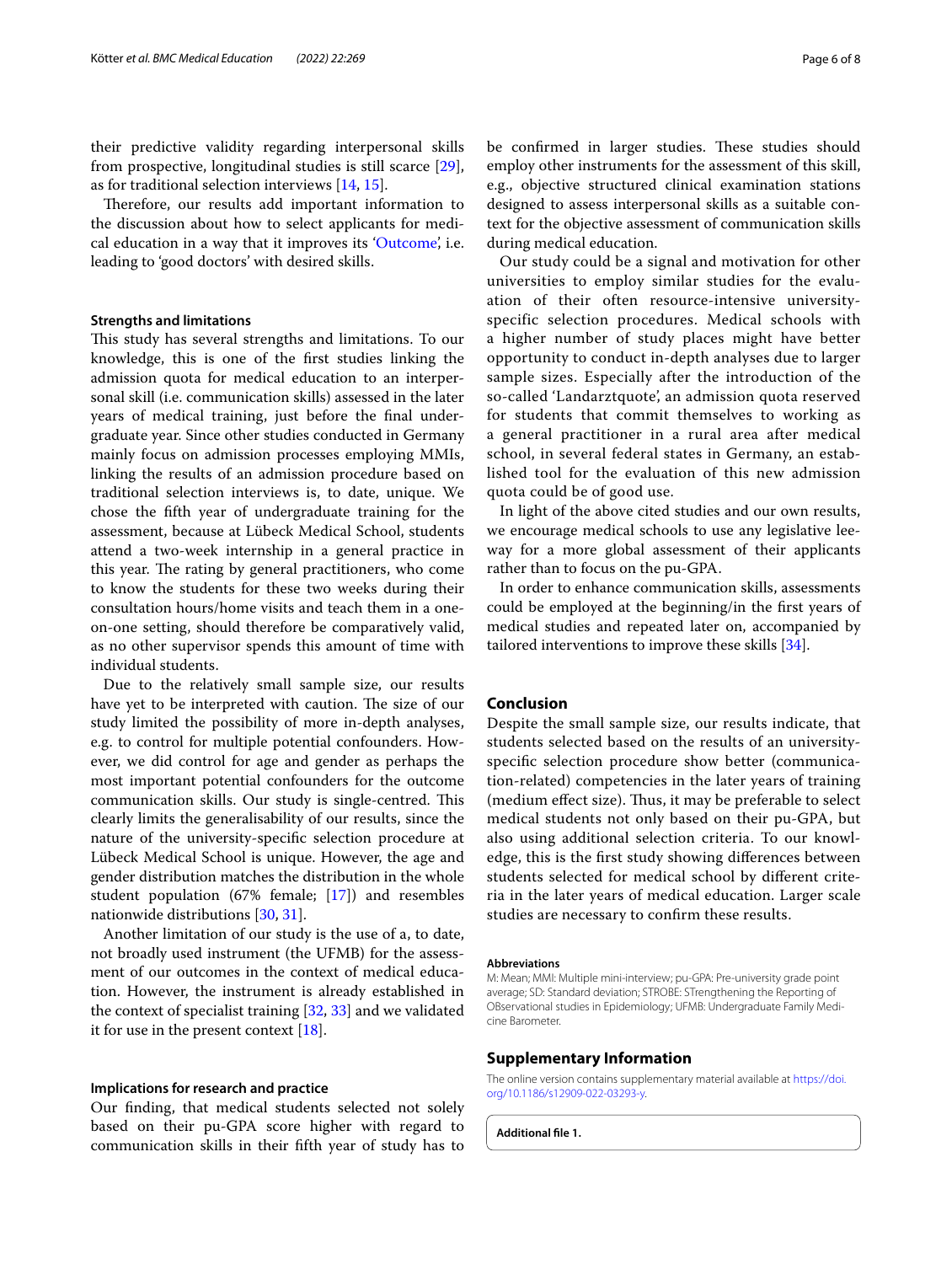#### **Acknowledgements**

The authors thank Alex Mommert, Karen Sievers, Josefn Wagner, Jürgen Westermann and all participating general practitioners for their valuable help during data collection and analysis.

#### **Authors' contributions**

All authors were involved in designing the study. TK conceived it together with JS and made substantial contributions to the analysis and interpretation of data; he led the drafting and revising of the manuscript for important intellectual content. SR made substantial contributions to the acquisition, the analysis and the interpretation of data; she has been involved in revising the manuscript critically for important intellectual content. KG made substantial contributions to the analysis of data; she has been involved in drafting the manuscript and revising it critically for important intellectual content. JS conceived the study together with TK and made substantial contributions to the analysis and interpretation of data; he has been involved in drafting the manuscript and revising it critically for important intellectual content. All authors read and approved the fnal manuscript.

#### **Funding**

Open Access funding enabled and organized by Projekt DEAL. We acknowledge fnancial support from the University of Lübeck, Lübeck Medical School, the Institute of Social Medicine and Epidemiology, University Medical Centre Schleswig–Holstein, Campus Lübeck and the Institute of Family Medicine, University Medical Centre Schleswig–Holstein, Campus Lübeck.

#### **Availability of data and materials**

The datasets used and/or analyzed during the current study are available from the corresponding author on reasonable request.

#### **Declarations**

#### **Ethics approval and consent to participate**

The study protocol was approved by the Ethics Committee of the University of Lübeck (fle reference 16–143). The study was conducted in accordance with the Declaration of Helsinki. All participants provided written informed consent.

#### **Consent for publication**

Not applicable.

#### **Competing interests**

The authors declare no competing interests.

#### **Author details**

<sup>1</sup> Institute of Family Medicine, University Medical Centre Schleswig-Holstein, Campus Lübeck, Ratzeburger Allee 160, 23562 Lübeck, Germany. <sup>2</sup>Institute of Social Medicine and Epidemiology, University Medical Centre Schleswig-Holstein, Campus Lübeck, Ratzeburger Allee 160, 23562 Lübeck, Germany.

#### Received: 28 February 2021 Accepted: 14 March 2022 Published online: 12 April 2022

#### **References**

- <span id="page-6-0"></span>1. Foundation for Higher Education Admission. [Detailed results of the central procedure for the winter semester 2020/21]. German. [https://](https://hochschulstart.de/fileadmin/media/dosv/nc/ws20-21/nc-humanmedizin_20-21.pdf.) [hochschulstart.de/fleadmin/media/dosv/nc/ws20-21/nc-humanmediz](https://hochschulstart.de/fileadmin/media/dosv/nc/ws20-21/nc-humanmedizin_20-21.pdf.) [in\\_20-21.pdf.](https://hochschulstart.de/fileadmin/media/dosv/nc/ws20-21/nc-humanmedizin_20-21.pdf.). Accessed 13 Jan 2022.
- <span id="page-6-1"></span>2. Federal Constitutional Court [Judgement of the First Senate on 19 Dec 2017]. [https://www.bundesverfassungsgericht.de/e/ls20171219\\_1bvl0](https://www.bundesverfassungsgericht.de/e/ls20171219_1bvl000314.html) [00314.html](https://www.bundesverfassungsgericht.de/e/ls20171219_1bvl000314.html). Accessed 13 Jan 2022.
- <span id="page-6-2"></span>3. Bavarian State Government. [State treaty about admission to higher education]. German.<https://www.verkuendung-bayern.de/gvbl/2019-528/>. Accessed 13 Jan 2022.
- <span id="page-6-3"></span>4. Richardson PH, Winder B, Briggs K, Tydeman C. Grade predictions for school-leaving examinations: do they predict anything? Med Educ. 1998;32:294–7. [https://doi.org/10.1046/j.1365-2923.1998.00225.x.](https://doi.org/10.1046/j.1365-2923.1998.00225.x)
- <span id="page-6-4"></span>5. Parsons T. Illness and the role of the physician: a sociological perspective. Am J Orthopsychiatr. 1951;21:452–60. [https://doi.org/10.1111/j.1939-](https://doi.org/10.1111/j.1939-0025.1951.tb00003.x) [0025.1951.tb00003.x.](https://doi.org/10.1111/j.1939-0025.1951.tb00003.x)
- <span id="page-6-5"></span>6. Merton RK, Reader GG, Kendall PC (eds.). The student-physician. Introductory studies in the sociology of medical education. Cambridge: Harvard University Press; 1957.
- <span id="page-6-6"></span>7. Frank JR, Snell L, Sherbino J. (eds.). CanMEDS 2005 Physician Competency Framework. Ottawa: Royal College of Physicians and Surgeons of Canada. Ottawa. [http://www.royalcollege.ca/rcsite/documents/canmeds/canme](http://www.royalcollege.ca/rcsite/documents/canmeds/canmeds-full-framework-e.pdf) [ds-full-framework-e.pdf.](http://www.royalcollege.ca/rcsite/documents/canmeds/canmeds-full-framework-e.pdf) Accessed 13 Jan 2022.
- <span id="page-6-7"></span>8. German Science Council. [Restructuring of the medical curriculum and regulation of licensing medical doctors. Recommendations of the expert commission on the master plan medical education 2020]. German. [https://www.wissenschaftsrat.de/download/archiv/7271-18.pdf;](https://www.wissenschaftsrat.de/download/archiv/7271-18.pdf;jsessionid=3405C80122B41953EF46931E3AFA6F84.delivery1-master?__blob=publicationFile&v=1) jsessionid=[3405C80122B41953EF46931E3AFA6F84.delivery1-master?\\_\\_](https://www.wissenschaftsrat.de/download/archiv/7271-18.pdf;jsessionid=3405C80122B41953EF46931E3AFA6F84.delivery1-master?__blob=publicationFile&v=1) blob=[publicationFile&v](https://www.wissenschaftsrat.de/download/archiv/7271-18.pdf;jsessionid=3405C80122B41953EF46931E3AFA6F84.delivery1-master?__blob=publicationFile&v=1)=1. Accessed 13 Jan 2022.
- <span id="page-6-8"></span>Steiner-Hofbauer V, Schrank B, Holzinger A. What is a good doctor? Wien Med Wochenschr. 2018;168:398–405. [https://doi.org/10.1007/](https://doi.org/10.1007/s10354-017-0597-8) [s10354-017-0597-8.](https://doi.org/10.1007/s10354-017-0597-8)
- <span id="page-6-9"></span>10. Cuesta-Briand B, Auret K, Johnson P, Playford D. A world of diference': a qualitative study of medical students' views on professionalism and the 'good doctor. BMC Med Educ. 2014;14:77. [https://doi.org/10.1186/](https://doi.org/10.1186/1472-6920-14-77) [1472-6920-14-77](https://doi.org/10.1186/1472-6920-14-77).
- <span id="page-6-10"></span>11. Schripsema NR, van Trigt AM, Borlefs JC, Cohen-Schotanus J. Selection and study performance: comparing three admission processes within one medical school. Med Educ. 2014;48:1201–10. [https://doi.org/10.](https://doi.org/10.1111/medu.12537) [1111/medu.12537](https://doi.org/10.1111/medu.12537).
- 12. de Visser M, Fluit C, Cohen-Schotanus J, Laan R. The effects of a noncognitive versus cognitive admission procedure within cohorts in one medical school. Adv Health Sci Educ Theory Pract. 2018;23:187–200. [https://doi.org/10.1007/s10459-017-9782-1.](https://doi.org/10.1007/s10459-017-9782-1)
- 13. Schreurs S, Cleutjens KB, Muijtjens AM, Cleland J, oudeEgbrink MG. Selection into medicine: the predictive validity of an outcome-based procedure. BMC Med Educ. 2018;18:214. [https://doi.org/10.1186/s12909-018-1316-x.](https://doi.org/10.1186/s12909-018-1316-x)
- <span id="page-6-12"></span>14. Sladek RM, Burdeniuk C, Jones A, Forsyth K, Bond MJ. Medical student selection criteria and junior doctor workplace performance. BMC Med Educ. 2019;19:384. <https://doi.org/10.1186/s12909-019-1829-y>.
- <span id="page-6-11"></span>15. Schreurs S, Cleutjens KBJM, Cleland J, Oude Egbrink MGA. Outcomesbased selection into medical school: predicting excellence in multiple competencies during the clinical years. Acad Med. 2020;95:1411–20. [https://doi.org/10.1097/ACM.0000000000003279.](https://doi.org/10.1097/ACM.0000000000003279)
- <span id="page-6-13"></span>16. Ferguson F, James D, Madeley L. Factors associated with success in medical school: systematic review of the literature. BMJ. 2002;324:952–7. [https://doi.org/10.1136/bmj.324.7343.952.](https://doi.org/10.1136/bmj.324.7343.952)
- <span id="page-6-14"></span>17. University of Lübeck. [New year's letter with fgures for teaching]. . Accessed 13 Jan 2022. German. [https://www.uni-luebeck.de/fleadmin/uzl\\_qm/PDF/](https://www.uni-luebeck.de/fileadmin/uzl_qm/PDF/Evaluation/Neujahrsbrief_Lehre/Jahresbilanz_Lehre_2020.pdf.) [Evaluation/Neujahrsbrief\\_Lehre/Jahresbilanz\\_Lehre\\_2020.pdf.](https://www.uni-luebeck.de/fileadmin/uzl_qm/PDF/Evaluation/Neujahrsbrief_Lehre/Jahresbilanz_Lehre_2020.pdf.)
- <span id="page-6-15"></span>18. Kötter T, Rose SI, Götz K, Steinhäuser J. The 'Allgemeinarztbarometer A' – an instrument for the assessment of primary care competencies during medical education. Z Evid Fortbild Qual Gesundheitswes. 2020;155:34–9. [https://doi.org/10.1016/j.zefq.2020.06.009German.](https://doi.org/10.1016/j.zefq.2020.06.009German)
- <span id="page-6-16"></span>19. Knorr M, Schwibbe A, Ehrhardt M, Lackamp J, Zimmermann S, Hampe W. Validity evidence for the Hamburg multiple mini-interview. BMC Med Educ. 2018;18:106. [https://doi.org/10.1186/s12909-018-1208-0.](https://doi.org/10.1186/s12909-018-1208-0)
- <span id="page-6-17"></span>20. Kötter T, Rose SI, Waldmann A, Steinhäuser J. Do medical students in their ffth year of undergraduate training difer in their suitability to become a 'good doctor' depending on their admission criteria? A pilot study. Adv Med Educ Pract. 2020;11:109–12. [https://doi.org/10.2147/AMEP.S235529.](https://doi.org/10.2147/AMEP.S235529)
- <span id="page-6-18"></span>21. University of Lübeck. [Statute of the University of Lübeck for the conduct of the selection procedure for medical school]. German. [https://www.uni-luebe](https://www.uni-luebeck.de/fileadmin/uzl_hochschulrecht/Bekanntmachungen/Satzungen_2014/140214_Auswahlverfahren_Medizin_Satzung.pdf) [ck.de/fleadmin/uzl\\_hochschulrecht/Bekanntmachungen/Satzungen\\_2014/](https://www.uni-luebeck.de/fileadmin/uzl_hochschulrecht/Bekanntmachungen/Satzungen_2014/140214_Auswahlverfahren_Medizin_Satzung.pdf) [140214\\_Auswahlverfahren\\_Medizin\\_Satzung.pdf](https://www.uni-luebeck.de/fileadmin/uzl_hochschulrecht/Bekanntmachungen/Satzungen_2014/140214_Auswahlverfahren_Medizin_Satzung.pdf). Accessed 13 Jan 2022.
- <span id="page-6-19"></span>22. Mommert A, Wagner J, Jünger J, Westermann J. Exam performance of different admission quotas in the first part of the state examination in medicine: a cross-sectional study. BMC Med Educ. 2020;20:169. [https://doi.org/10.1186/s12909-020-02069-6.](https://doi.org/10.1186/s12909-020-02069-6)
- <span id="page-6-20"></span>23. Muche R, Ring C, Ziegler C. Development and validation of prognostic models on the basis of logistic regression. Aachen German: Shaker Verlag; 2015.
- <span id="page-6-21"></span>24. Cohen J. Statistical power analysis for the behavioral sciences. 2nd ed. Hillsdale: Lawrence Erlbaum Associates Inc.; 1988.
- <span id="page-6-22"></span>25. von Elm E, Altman DG, Egger M, et al. The STrengthening the Reporting of OBservational Studies in Epidemiology (STROBE) statement: guidelines for reporting observational studies. Int J Surg. 2014;12:1495–9. [https://](https://doi.org/10.1016/j.ijsu.2014.07.013) [doi.org/10.1016/j.ijsu.2014.07.013.](https://doi.org/10.1016/j.ijsu.2014.07.013)